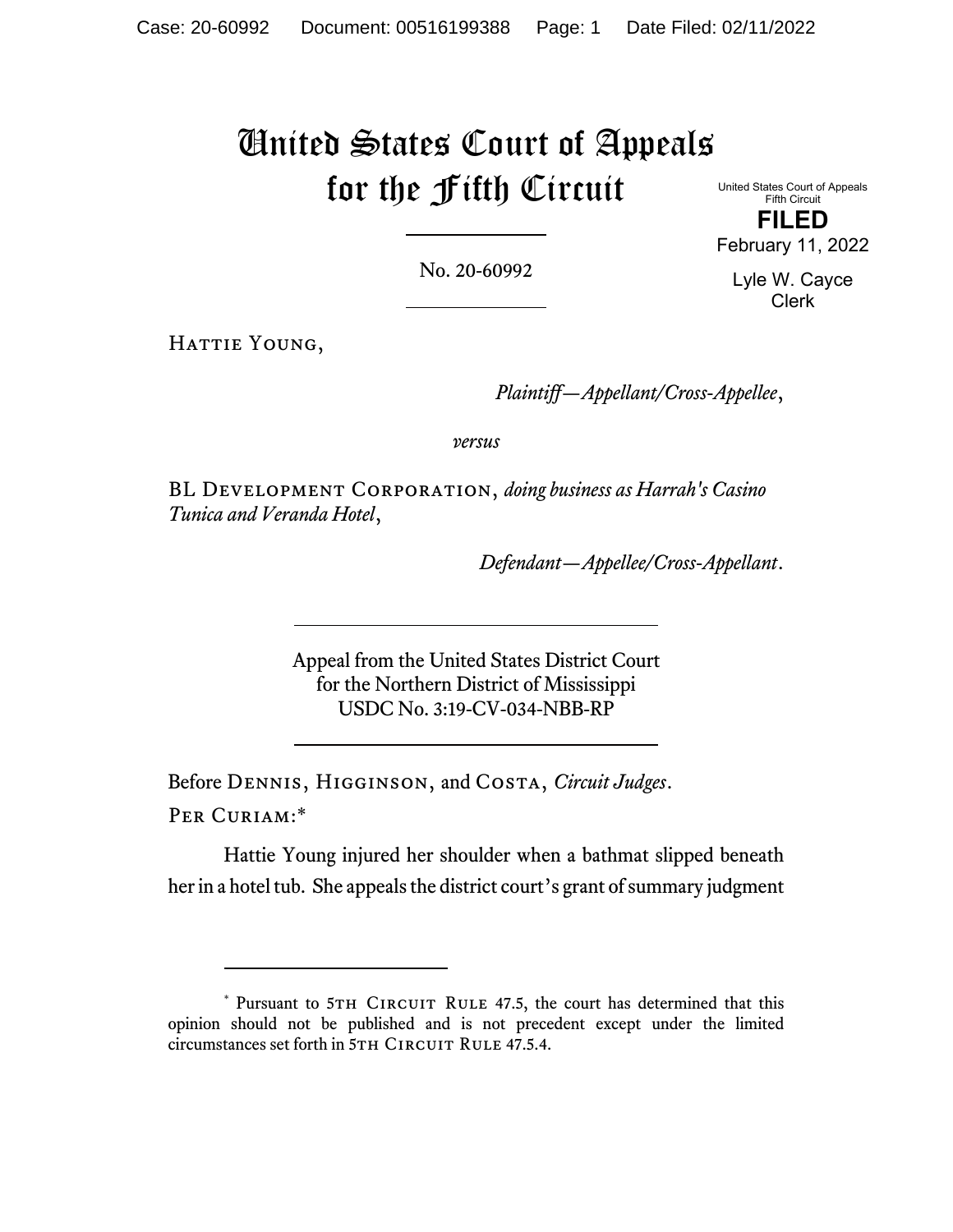for the hotel. Because the evidence cannot support a finding that the hotel created an unreasonably dangerous condition, we AFFIRM.

I

The day after Young and her husband checked into their room at the Veranda Hotel in Robinsonville, Mississippi, they noticed that a rubber bathmat had been placed inside the bathtub. The mat "[l]ooked fine," so Young turned on the shower and stepped in. But when she placed her second foot on the mat, the mat slid "all the way to the front . . . where the water drain[s] out," causing her to fall. After her fall, Young discovered that the mat had suction cups on the bottom. She had not checked before stepping into the shower to see if the cups were attached to the tub floor but argues that they must not have been.

Young filed this premises liability action against the operator of the hotel. She alleges that she fell because hotel staff placed the mat in her tub without ensuring that it was properly suctioned. She does not contend that the mat itself was defective. The district court granted summary judgment for the defendant, concluding that Young failed to present any evidence of the hotel's negligence.

Young timely appealed. The hotel filed a protective cross-appeal, asking this court to dismiss the action as time-barred and, in the alternative, to admit the testimony of a former Veranda housekeeping manager named Monica Fuess, which the district court excluded for lack of personal knowledge.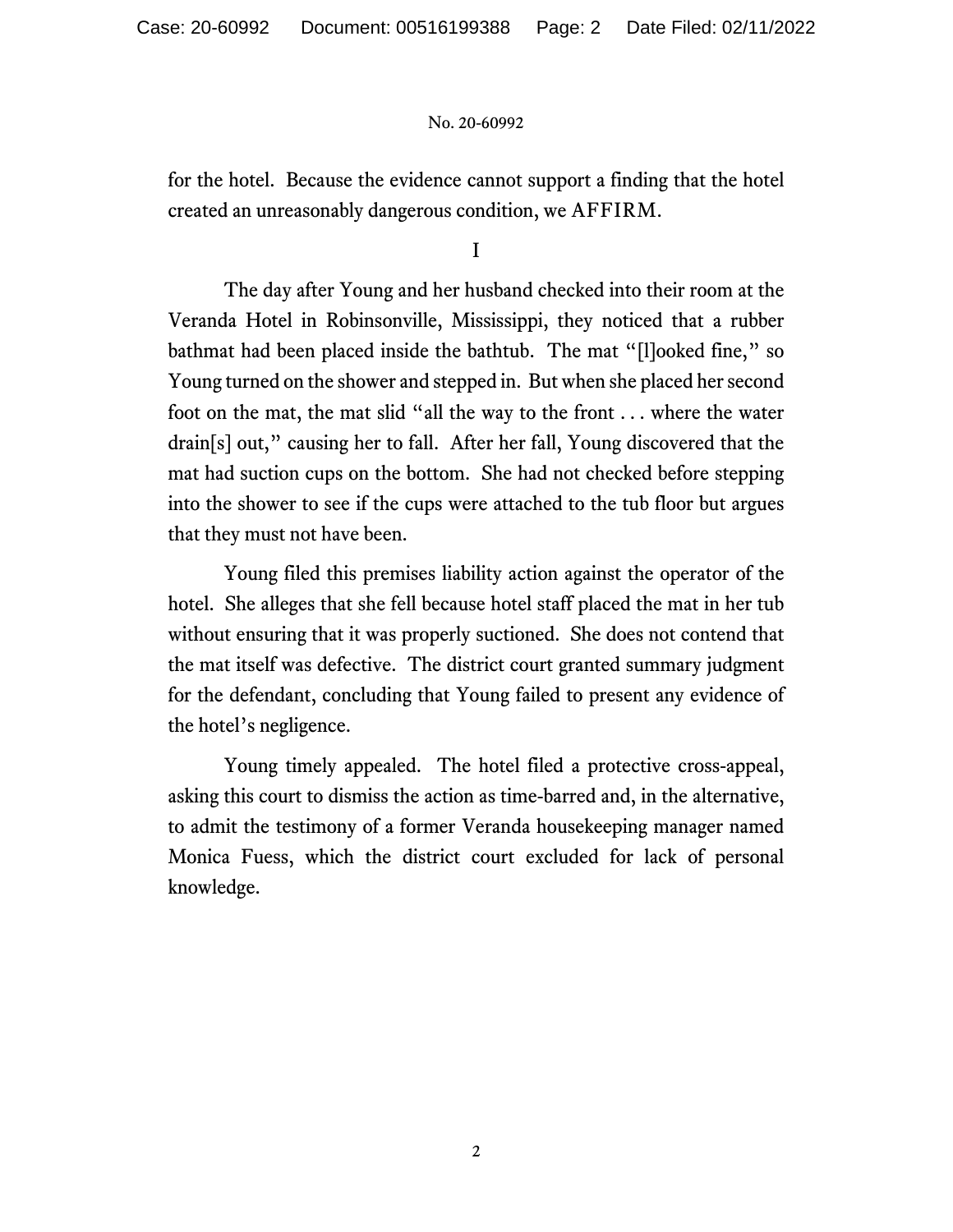II

We review the district court's grant of summary judgment de novo and will affirm if "there is no genuine dispute as to any material fact and the movant is entitled to judgment as a matter of law." FED. R. CIV. P. 56(a). In doing so, we take all facts in the light most favorable to the nonmovant. *Scott v. Harris*, 550 U.S. 372, 378 (2007).

Mississippi law governs Young's negligence claim. *See Erie R.R. Co. v. Tompkins*, 304 U.S. 64, 78 (1938). As a hotel guest, Young was a business invitee, and the hotel owed her a duty of reasonable care. *Pigg v. Express Hotel Partners, LLC*, 991 So. 2d 1197, 1199 (Miss. 2008). Although business owners are "not an insurer of the safety of invitees," they must maintain their premises in a reasonably safe condition. *Id*. An injured invitee can prove a breach of that duty by "(1) show[ing] that some negligent act of the defendant caused his injury; or (2) show[ing] that the defendant had actual knowledge of a dangerous condition and failed to warn the plaintiff; or (3) show[ing] that the dangerous condition existed for a sufficient amount of time to impute constructive knowledge to the defendant." *Anderson v. B.H. Acquisition, Inc*., 771 So. 2d 914, 918 (Miss. 2000).

Young relies on the first theory of direct negligence: She maintains that hotel staff created an unreasonable hazard by placing a mat with hidden suction cups in her tub without ensuring that the cups were suctioned to the tub floor.

Young's claim faces difficulties from the start because she did not offer any proof of what caused her fall.<sup>1</sup> We can only speculate about whether

<sup>&</sup>lt;sup>1</sup> The hotel offered testimony that it would be a "mistake" for a bathmat to already be inside the tub when Young arrived at her room because hotel policy was to clean the bathmats, roll them up, and place them atop the toilet between guests. For some reason,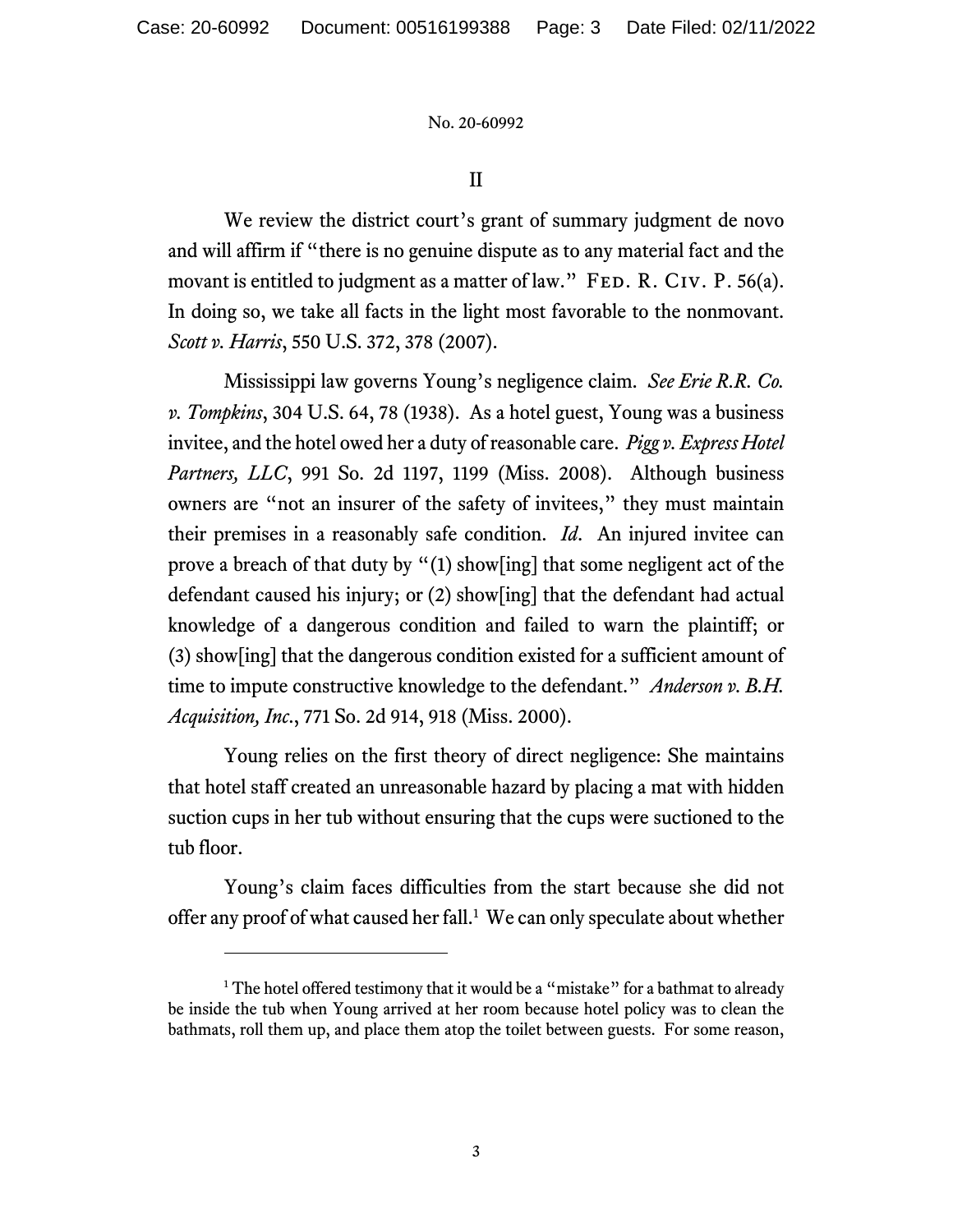and how hotel staff tried to secure the mat in her tub. It is possible that, as Young claims, housekeeping failed to suction the mat. It is also possible that housekeeping did secure the suction cups, but they came loose later. But even granting Young the inference that staff never secured the mat, the evidence does not support a conclusion that the placement of the mat in the tub created a dangerous condition.

Objects which "are usual and which customers normally expect to encounter on the business premises" are generally not unreasonably dangerous. *Tate v. S. Jitney Jungle Co.*, 650 So. 2d 1347, 1351 (Miss. 1995). Just as customers expect to find doorways and curbs near business entrances, they expect to find mats in and near hotel bathtubs. *See McGovern v. Scarborough*, 566 So. 2d 1225, 1228 (Miss. 1990) (finding an "open and obvious" doorway not a dangerous condition); *Kroger, Inc. v. Ware*, 512 So. 2d 1281, 1282 (Miss. 1987) (same for "in place, known, and obvious" curb). Young acknowledged that she had encountered mats in hotel bathrooms before and specifically stated that she noticed this mat prior to her fall.

A hidden danger can create a jury question about an object's dangerousness, but only when the condition is not one that a person "would normally encounter," like a jagged edge underneath a deli counter. *Tate*, 650 So. 2d at 1351. That does not characterize bathmats, which are often secured with suction cups and which can easily loosen for a number of reasons.

Indeed, Mississippi courts have never held that placing an intact bathmat inside a hotel tub can be a negligent act. And one intermediate Mississippi court has suggested the opposite. In *Stanley v. Boyd Tunica, Inc.*,

however, Young sought to exclude this evidence that would have shown the hotel did not follow its normal practice in her case. Because the district court granted Young's request, we do not consider this evidence.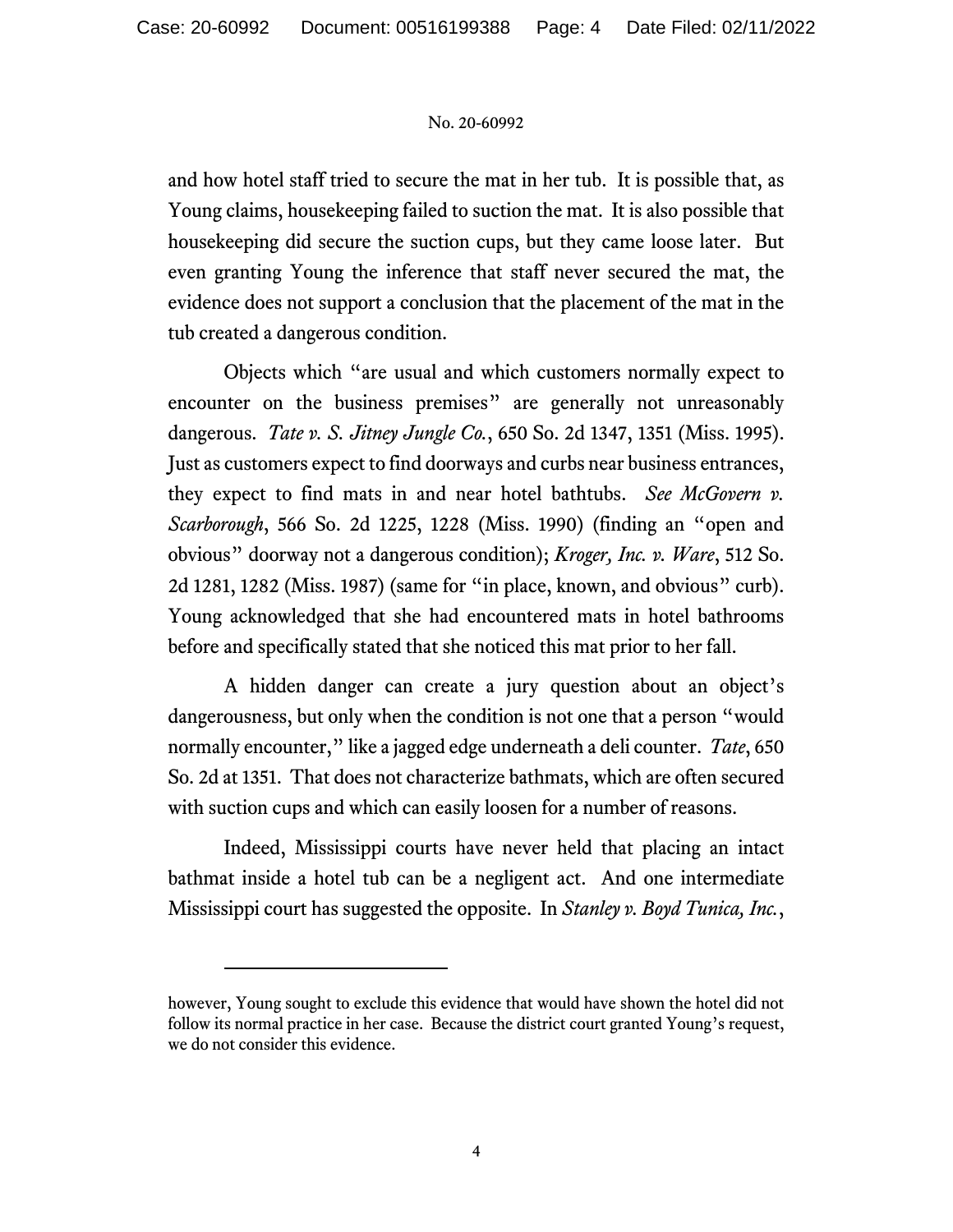a hotel guest was injured when a bathmat that he or his wife placed in a hotel tub "twisted or slipped, causing him to fall." 29 So. 3d 95, 96 (Miss. Ct. App. 2010). The Mississippi Court of Appeals affirmed summary judgment for the hotel. *Id*. at 98. Relevant here, the state court found that the plaintiff "offered no proof of a negligent act on the part of [the hotel]," crediting the trial court's finding that the mat was not a dangerous condition. *Id*.; *see Stanley v. Boyd Tunica, Inc.*, 2009 WL 6355112, at \*1 (Miss. Cir. Ct. Jan. 16, 2009). *Stanley* is not directly on point because Young did not place the mat in the tub herself, but the similarities are instructive: The normal use of an intact bathmat is not a dangerous condition.

Young maintains that intact objects can become unreasonably dangerous for purposes of Mississippi premises liability when positioned improperly. But the authority she provides is readily distinguishable. Her best authority is *Pigg*, 991 So. 2d 1197. In *Pigg*, a mirror affixed to a hotel bathroom door fell and shattered, injuring a young child. *Id.* at 1199. The Mississippi Supreme Court found that whether the hotel knew or should have known of the loose mirror was a factual issue for a jury. *Id*. at 1200. Young cites *Pigg* for the idea that failure to ensure that objects are properly affixed can support a premises liability claim. But critically, *Pigg* was not a direct negligence case; it turned on whether the hotel's failure to inspect its premises was negligent given the plaintiff's proof of loose mirrors in adjacent rooms. *Pigg*, 991 So. 2d at 1200. Young has not raised a constructive notice theory of liability, nor has she provided evidence that the hotel systemically failed to check the suction on its bathmats.

Nor does *Keyes v. Techtronic Industries Factory Outlets, Inc*., in which a woman tripped on a low-profile lawnmower at the end of a store aisle, save Mrs. Young's claim. 2020 WL 4489439, at \*1 (S.D. Miss. Aug. 4, 2020). The district court denied the store's summary judgment motion, leaving it for a jury to determine whether the store's act of placing the mower where it